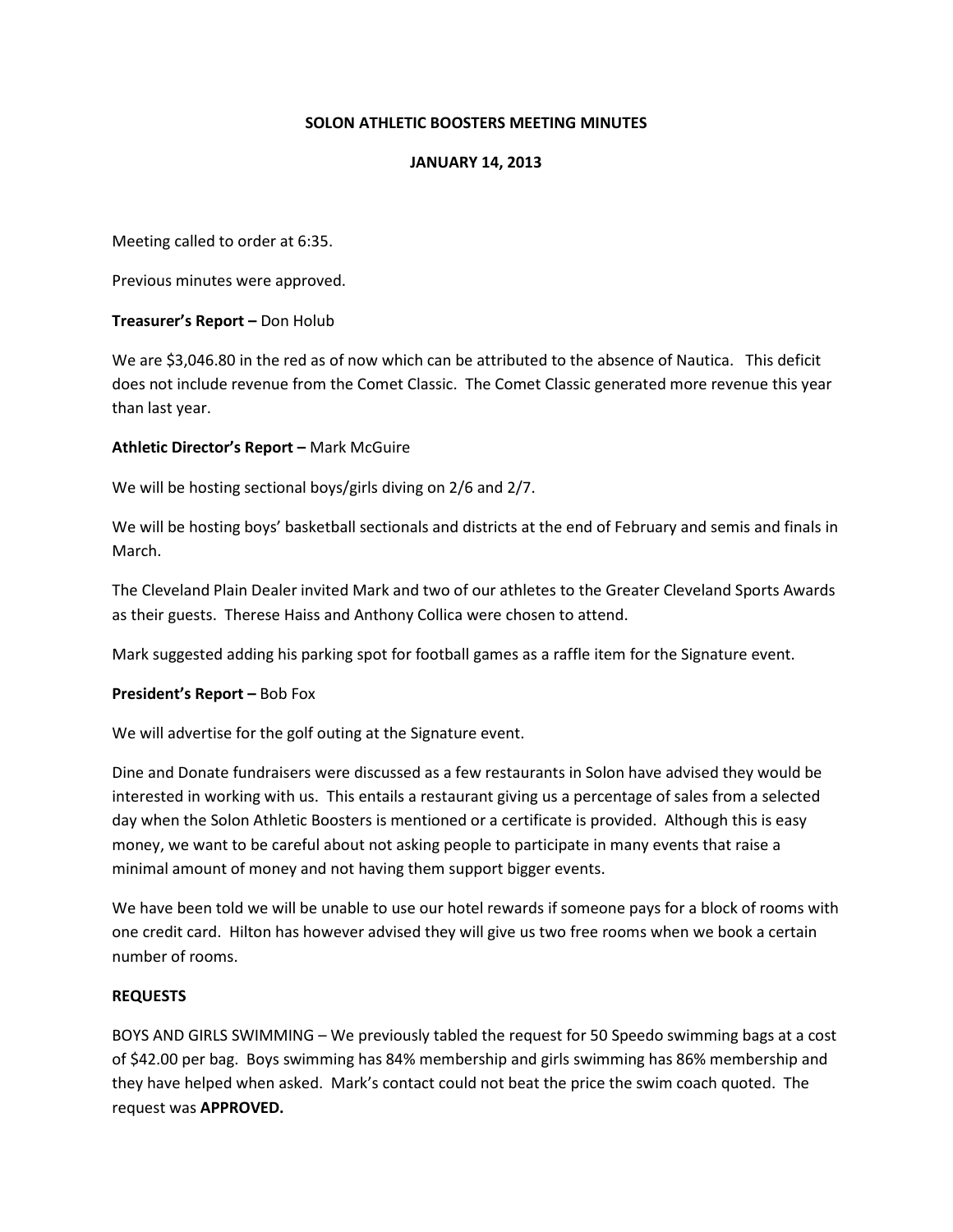GIRLS BASKETBALL – A request for 8 hotel rooms (\$63.59 per room) for the Classic in the County in Berlin, Ohio was APPROVED.

MEMBERSHIP – Pat was not present

As of 1/1/13 \$16,075 has been generated from membership. This is a slight decrease from last year.

PARENT REPS – Tammy nor Pat were present

Each team has been contacted about their team basket for the fundraising event.

SPIRIT STORE – Susette Even and Kim Littman

Nothing new to report.

CONCESSIONS – Jolie Haupert

Volunteers were needed for wrestling on 1/23 and will be needed for basketball playoffs. An email went/will go out requesting volunteers.

The final testing for the Donation's Page was being performed and was expected to be live within a few days. There will be pre-selected amount and fill in amounts for donations. Donations are tax deductible and can be made online or mailed in. There will be a spot for advertising on the side of the Donation's Page.

## ADVERTISING

This committee will be meeting soon. Top priority is making money from the scoreboard without interfering with the students. Personal ads (Good Luck John) were once again mentioned. This committee will be coming up with a proposal for local businesses.

## GOLF OUTING – Tim Longville

The golf outing will take place on 7/27 at Grantwood. This is the same weekend as the Solon Homedays.

The cost will be \$100 per foursome to include lunch, dinner, 18 holes and cart.

There will be hole sponsorships.

The event will be advertised in the Solon Homedays brochure sent to all Solon residents and will also be included in the program for the Signature event.

## FUNDRAISER – Susette Even and Cheryl Kresevic

Alertnow was sent to all families in the school district. Also, invitations were sent to football seat holders who no longer have students attending Solon schools. Brad Cisar's wife is doing additional advertising.